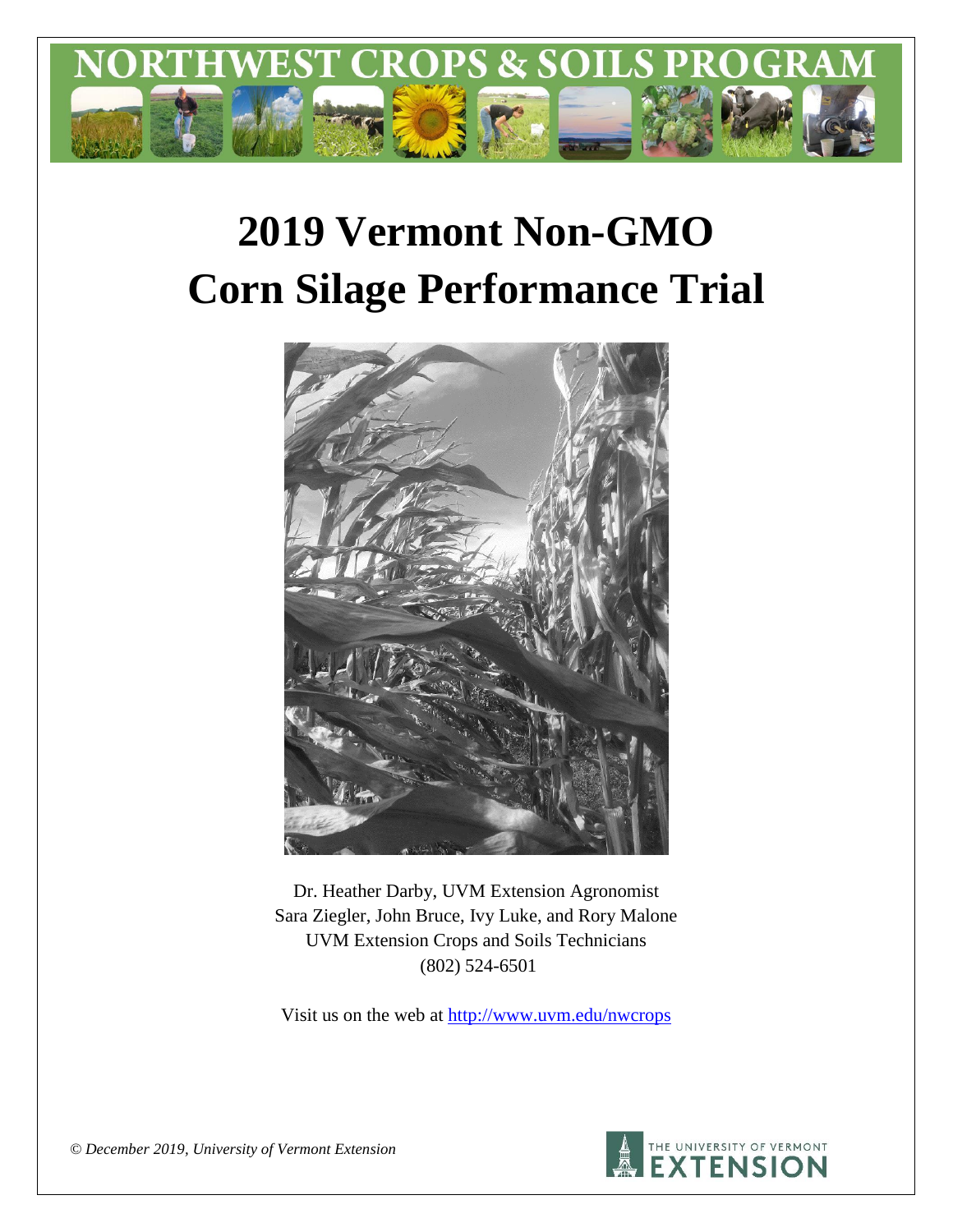## **2019 VERMONT NON-GMO CORN SILAGE PERFORMANCE TRIAL Dr. Heather Darby, University of Vermont Extension [heather.darby\[at\]uvm.edu](mailto:heather.darby@uvm.edu?subject=2013%20Long%20Season%20Corn%20Report)**

In 2019, the University of Vermont Extension Northwest Crops and Soils Program evaluated yield and quality of 10 non-GMO corn silage varieties at Borderview Research Farm, Alburgh, VT. A non-GMO milk market has prompted some dairy farmers to start growing corn silage that has not been genetically modified. Conventional farmers have countless corn silage varieties available supported by performance data and trait information. To successfully transition to growing non-GMO corn, farmers are looking for more information on non-GMO varieties that are available and perform well in our region. While the information presented can begin to describe the yield and quality performance of these non-GMO corn silage varieties in this region, it is important to note that the data represent results from only one season and one location.

# **MATERIALS AND METHODS**

In 2019, 10 non-GMO corn silage varieties from two seed companies (Table 1) were evaluated at Borderview Research Farm in Alburgh, VT. The trial design was a randomized complete block with three replications. Plots were 10' x 20'. Treatments were 10 non-GMO corn silage varieties. These varieties were evaluated for silage yield and quality. Relative maturity (RM) and varietal characteristics are provided in Table 2.

#### **Table 1. Participating companies contact information.**

| <b>Albert Lea/Viking</b>      | Seedway, LLC         |
|-------------------------------|----------------------|
| 1414 West Main St, PO Box 127 | 171 Ledgemere Point  |
| Albert Lea, MN 56007          | Bomoseen, VT 05732   |
| $(800)$ 352-5247              | $(802) - 338 - 6930$ |

| Company/Brand     | <b>Variety</b>     | <b>Traits</b> | RM  |
|-------------------|--------------------|---------------|-----|
| Seedway, LLC      | SW 2360            |               | 87  |
| Albert Lea/Viking | <b>O.71-90UPGS</b> |               | 90  |
| Albert Lea/Viking | 42-92GS            |               | 92  |
| Seedway, LLC      | SW 3750            |               | 93  |
| Seedway, LLC      | <b>SW 3937BMR</b>  | <b>BMR</b>    | 94  |
| Albert Lea/Viking | $O.82 - 95$        |               | 95  |
| Seedway, LLC      | SW 3980            |               | 98  |
| Albert Lea/Viking | $O.69 - 01$        |               | 101 |
| Seedway, LLC      | SW 5410            |               | 103 |
| Seedway, LLC      | SW 5410            |               | 103 |

#### **Table 2. 10 non-GMO silage corn varieties evaluated in the 2019 trial.**

The soil type at the Alburgh location is a Benson rocky silt loam (Table 3). The seedbed was prepared with spring disking followed by a spike tooth harrow. The previous crop was corn grain.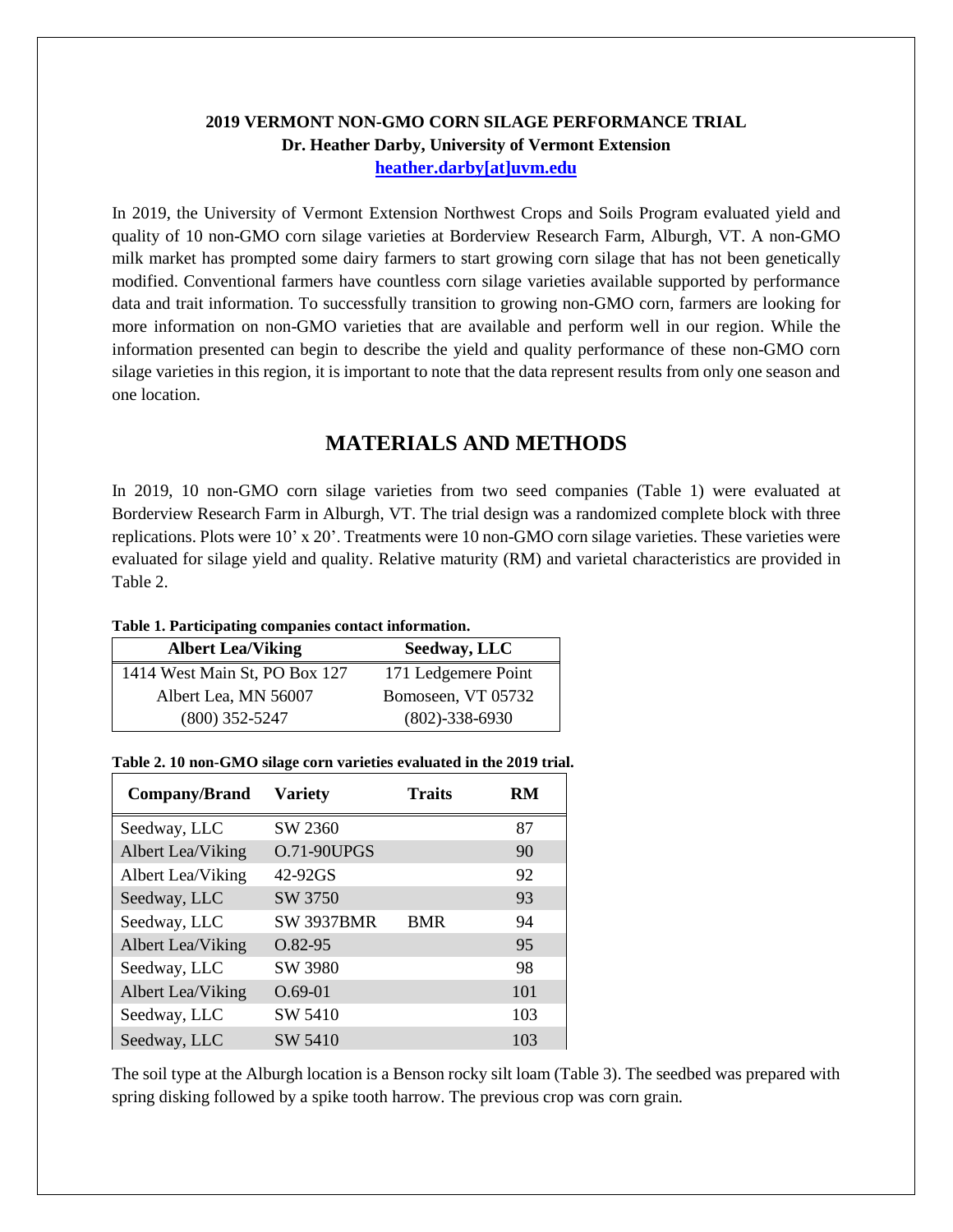Plots were planted on 29-May with a 4-row cone planter with John Deere row units fitted with Almaco seed distribution units (Nevada, IA) at a rate of 40,000 seeds ac<sup>-1</sup>. Plots were 20' long and consisted of four rows of corn 30" apart. Plots received liquid starter fertilizer (9-18-9) at a rate of 5 gal ac<sup>-1</sup> at planting. On 24-Jun, plots were sprayed with 3pts Lumax EZ herbicide. On 29-Jun, corn was topdressed with 400 lb ac-1 of 28-0-23. On 27-Sep, the corn was harvested with a John Deere 2-row chopper and a wagon fitted with scales. An approximate 1 lb subsample was taken from each plot and dried to calculate dry matter content. The dried subsamples were ground on a Wiley sample mill to a 2mm particle size and to 1mm particle size on a cyclone sample mill from the UDY Corporation. The samples were then analyzed for quality at the University of Vermont Cereal Testing Lab (Burlington, VT) with a FOSS NIRS (near infrared reflectance spectroscopy) DS2500 Feed and Forage analyzer.

| Location                             | <b>Borderview Research Farm</b><br>Alburgh, VT |  |  |  |  |
|--------------------------------------|------------------------------------------------|--|--|--|--|
| Soil type                            | Benson rocky silt loam                         |  |  |  |  |
| Previous crop                        | corn grain                                     |  |  |  |  |
| Row width (in)                       | 30                                             |  |  |  |  |
| Plot size (ft)                       | $10 \times 20$                                 |  |  |  |  |
| Seeding rate (seeds $ac^{-1}$ )      | 40,000                                         |  |  |  |  |
| Planting date                        | $29-May$                                       |  |  |  |  |
| Tillage operations                   | Spring disk, spike tooth harrow                |  |  |  |  |
| Starter fertilizer (gal $ac^{-1}$ )  | $5(9-18-9)$                                    |  |  |  |  |
| Topdress fertilizer (lbs $ac^{-1}$ ) | $400(28-0-23)$                                 |  |  |  |  |
| Harvest date                         | $27$ -Sep                                      |  |  |  |  |

**Table 3. Non-GMO silage corn variety trial information, Alburgh, VT, 2019.**

Mixtures of true proteins, composed of amino acids, and non-protein nitrogen make up the crude protein (CP) content of forages. The CP content is determined by measuring the amount of nitrogen and multiplying by 6.25. The bulky characteristics of forage come from fiber. Forage feeding values are negatively associated with fiber since the less digestible portions of plants are contained in the fiber fraction. The detergent fiber analysis system separates forages into two parts: cell contents, which include sugars, starches, proteins, non-protein nitrogen, fats and other highly digestible compounds; and the less digestible components found in the fiber fraction. The total fiber content of forage is contained in the neutral detergent fiber (NDF). Chemically, this fraction includes cellulose, hemicellulose, and lignin. Because of these chemical components and their association with the bulkiness of feeds, NDF is closely related to feed intake and rumen fill in cows. Recently, forage testing laboratories have begun to evaluate forages for NDF digestibility (NDFD). This analysis can be conducted over a wide range of incubation periods from 30 to 240 hours. 30 hr NDFD is typically used when evaluating forage for ruminants as it is most similar to the actual passage time through the rumen. Research has demonstrated that lactating dairy cows will eat more dry matter and produce more milk when fed forages with optimum NDFD. Forages with increased NDFD will result in higher energy values and, perhaps more importantly, increased forage intakes. Forage NDFD can range from  $20 - 80\%$  NDF. The undigested NDF (uNDF) is the residue after fermentation for a given amount of time, from 30 to 240 hours.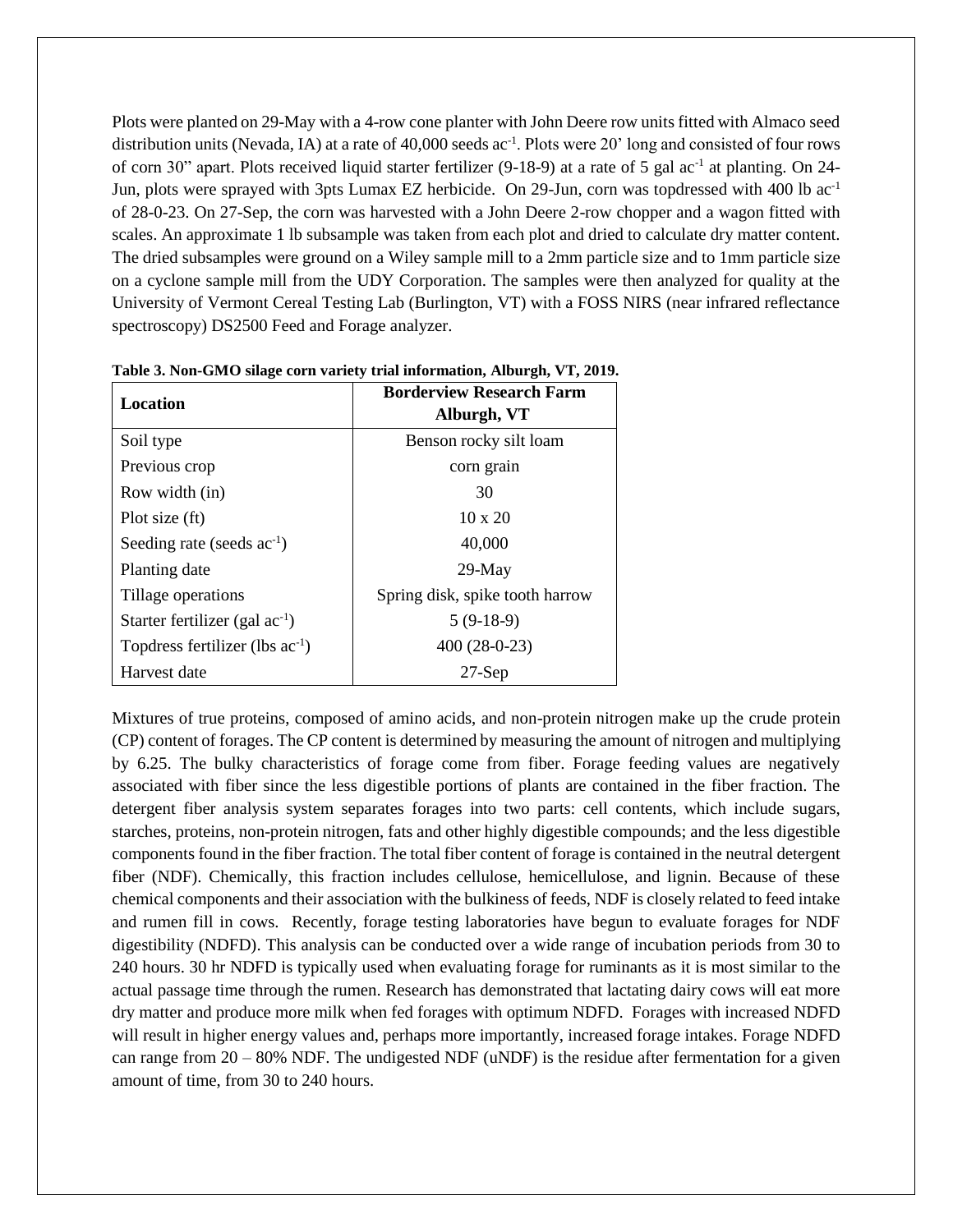Yield data and stand characteristics were analyzed using mixed model analysis using the mixed procedure of SAS (SAS Institute, 1999). Replications within trials were treated as random effects, and hybrids were treated as fixed. Hybrid mean comparisons were made using the Least Significant Difference (LSD) procedure when the F-test was considered significant  $(p<0.10)$ .

Variations in yield and quality can occur due to variations in genetics, soil, weather, and other growing conditions. Statistical analysis makes it possible to determine whether a difference among hybrids is real or whether it might have occurred due to other variations in the field. At the bottom of each table a LSD value is presented for each variable (i.e. yield). Least Significant Differences (LSDs) at the 0.10 level of significance are shown. Where the difference between two hybrids within a column is equal to or greater than the LSD value at the bottom of the column, you can be sure that for 9 out of 10 times, there is a real difference between the two hybrids. Hybrids that were not significantly lower in performance than the highest hybrid in a particular column are indicated with an asterisk. In this example, hybrid C is significantly

different from hybrid A but not from hybrid B. The difference between C and B is equal to 1.5, which is less than the LSD value of 2.0. This means that these hybrids did not differ in yield. The difference between C and A is equal to 3.0, which is greater than the LSD value of 2.0. This means that the yields of these hybrids were significantly different from one another. The asterisk indicates that hybrid B was not significantly lower than the top yielding hybrid C, indicated in bold.

| <b>Hybrid</b> | Yield  |
|---------------|--------|
| A             | 6.0    |
| B             | $7.5*$ |
| C.            | $9.0*$ |
| LSD           | 2.0    |

## **RESULTS**

Weather data was recorded with a Davis Instrument Vantage Pro2 weather station, equipped with a WeatherLink data logger at Borderview Research Farm in Alburgh, VT (Table 4). Overall the season began cooler and wetter than normal but became hot and dry in the middle of the summer. July brought above normal temperatures and little rainfall. The longest period without rainfall in July lasted 12 days. This dry period, which occurred around the time corn plants were developing tassels and silks for pollination, may have negatively impacted corn plant growth and productivity. This was evident in smaller than normal ears and poor tip fill experienced in corn fields around the region. However, these warm conditions did provide corn with well-needed Growing Degree Days (GDDs). Although the season was relatively cool a total of 2254 GDDs accumulated May-Sep, 42 above normal.

|  |  |  |  | Table 4. Weather data for Alburgh, VT, 2019. |
|--|--|--|--|----------------------------------------------|
|--|--|--|--|----------------------------------------------|

| Alburgh, VT                         | May     | June    | July    | August  | September |
|-------------------------------------|---------|---------|---------|---------|-----------|
| Average temperature $({}^{\circ}F)$ | 53.3    | 64.3    | 73.5    | 68.3    | 60.0      |
| Departure from normal               | $-3.11$ | $-1.46$ | 2.87    | $-0.51$ | $-0.62$   |
|                                     |         |         |         |         |           |
| Precipitation (inches)              | 4.90    | 3.06    | 2.34    | 3.50    | 3.87      |
| Departure from normal               | 1.45    | $-0.63$ | $-1.81$ | $-0.41$ | 0.23      |
|                                     |         |         |         |         |           |
| Growing Degree Days (50-86°F)       | 189     | 446     | 716     | 568     | 335       |
| Departure from normal               | -9      | $-29$   | 76      | $-13$   | 17        |

Based on weather data from a Davis Instruments Vantage Pro2 with WeatherLink data logger. Historical averages are for 30 years of NOAA data (1981-2010) from Burlington, VT.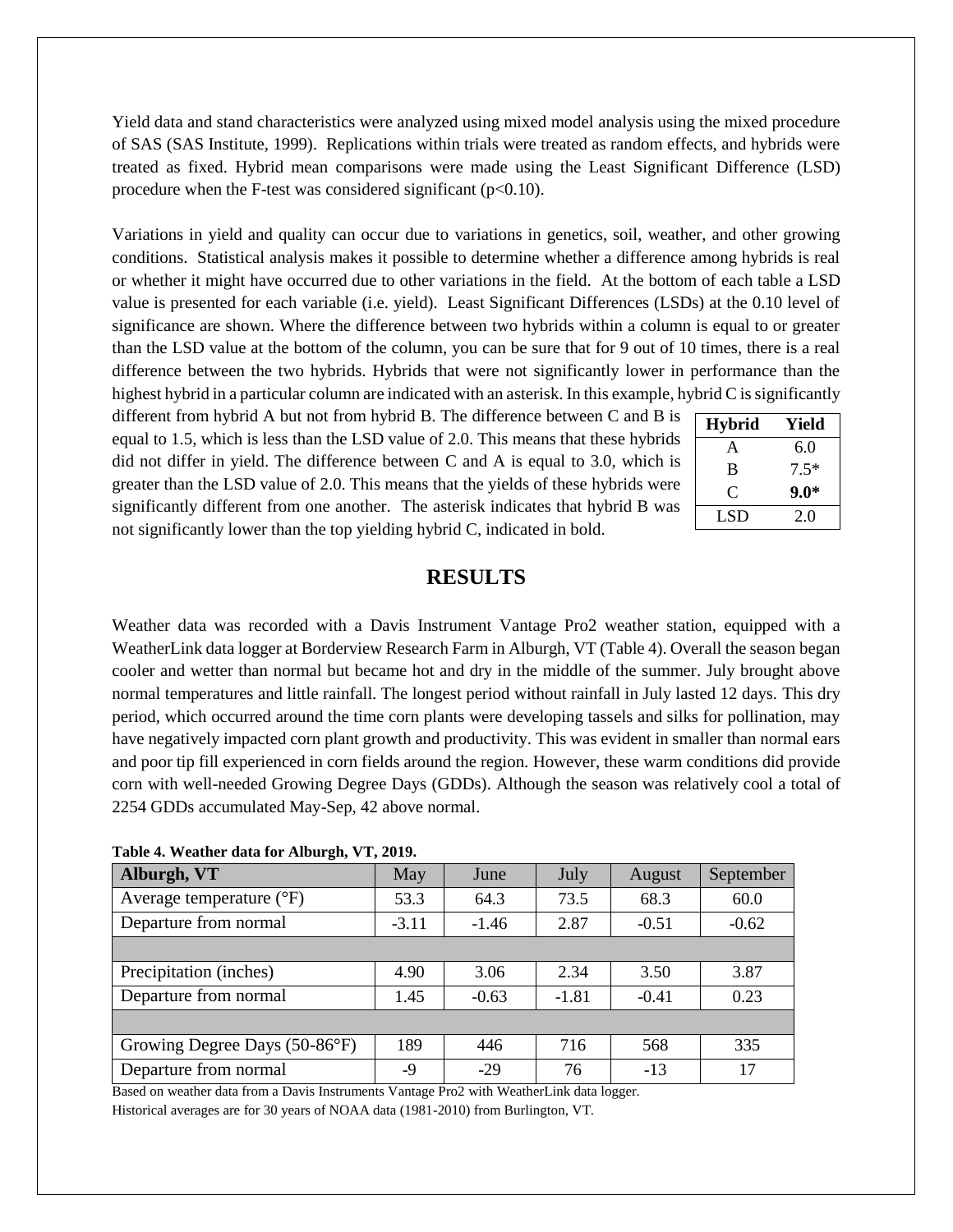Corn silage varieties varied statistically in population and yield (Table 5). The variety with the highest population was SW 2360 (36,881 plants  $ac^{-1}$ ) and the lowest was O.71-90UPGS with 34,049 plants  $ac^{-1}$ . Due to adverse spring planting conditions, higher seeding rates were implemented to account for cold and wet soil conditions. At the time of harvest, plant populations were slightly higher than the recommended 34,000 plants ac<sup>-1</sup>. Yields also varied statistically. The top yielding variety was 42-92GS with 28.1 tons ac<sup>-1</sup>. This was statistically similar to just one other variety, SW 3980 (23.9 tons ac<sup>-1</sup>). Yields ranged from 19.4 to 28.1 tons  $ac^{-1}$ .

| <b>Variety</b>     | RM  | <b>Plant</b><br>populations | <b>Harvest</b><br>DM | <b>Yield, 35%</b><br>DM |  |
|--------------------|-----|-----------------------------|----------------------|-------------------------|--|
|                    |     | plants $ac^{-1}$            | $\%$                 | tons $ac^{-1}$          |  |
| SW 2360            | 87  | 36881                       | 38.1                 | 22.6                    |  |
| <b>O.71-90UPGS</b> | 90  | 34049                       | 33.8                 | 21.5                    |  |
| 42-92GS            | 92  | 36518*                      | 35.7                 | 28.1                    |  |
| SW 3750            | 93  | 35864*                      | 36.1                 | 20.4                    |  |
| <b>SW 3937BMR</b>  | 94  | 35138                       | 32.3                 | 19.4                    |  |
| O.82-95            | 95  | 36155*                      | 34.5                 | 22.9                    |  |
| SW 3980            | 98  | 36227*                      | 33.2                 | $23.9*$                 |  |
| $O.69-01$          | 101 | 35356                       | 32.0                 | 22.4                    |  |
| SW 5410            | 103 | 35647*                      | 32.2                 | 21.0                    |  |
| O.51-04PGS         | 104 | 35284                       | 33.7                 | 21.3                    |  |
| LSD $(p = 0.10)$   | N/A | 1276                        | <b>NS</b>            | 4.73                    |  |
| Trial mean         | 96  | 35712                       | 33.5                 | 22.4                    |  |

|  |  |  | Table 5. Harvest data for 10 non-GMO corn varieties, 2019. |  |
|--|--|--|------------------------------------------------------------|--|
|  |  |  |                                                            |  |

Data marked with and asterisk \* are statistically similar to top performer in **bold**.

N/A - statistical analysis not performed for this parameter.

NS - not significant at the p=0.10 level.

The silage quality characteristics also varied statistically across varieties (Table 6). Crude protein (CP) averaged 7.93% across the trial with the top variety, SW 3937BMR, having 9.00% protein. This was statistically similar to one other variety, O.69-01. The NDF, lignin, and TDN content did not vary statistically among varieties. Varieties differed in ADF, ranging from 21.4 to 28.4%. The top performing variety, O.51-04PGS, was statistically similar to three other varieties. The variety SW 2360 had the highest starch content of 37.5%, and this was statistically similar to three other varieties. The variety FW 3937BMR was the top performer in 30 hr NDFD (71.5%) and 240 hr uNDF (6.56%). Milk yield per ton of dry matter (DM) was also not significantly different, with the highest milk yield being  $3667$  lbs ton<sup>-1</sup> by O.51-04PGS. When differences in yield are considered, varieties differed statistically in milk yield per acre. The top milk yield per acre was produced by variety 42-92GS with 33,211 lbs ac<sup>-1</sup>. This was statistically similar to three other varieties.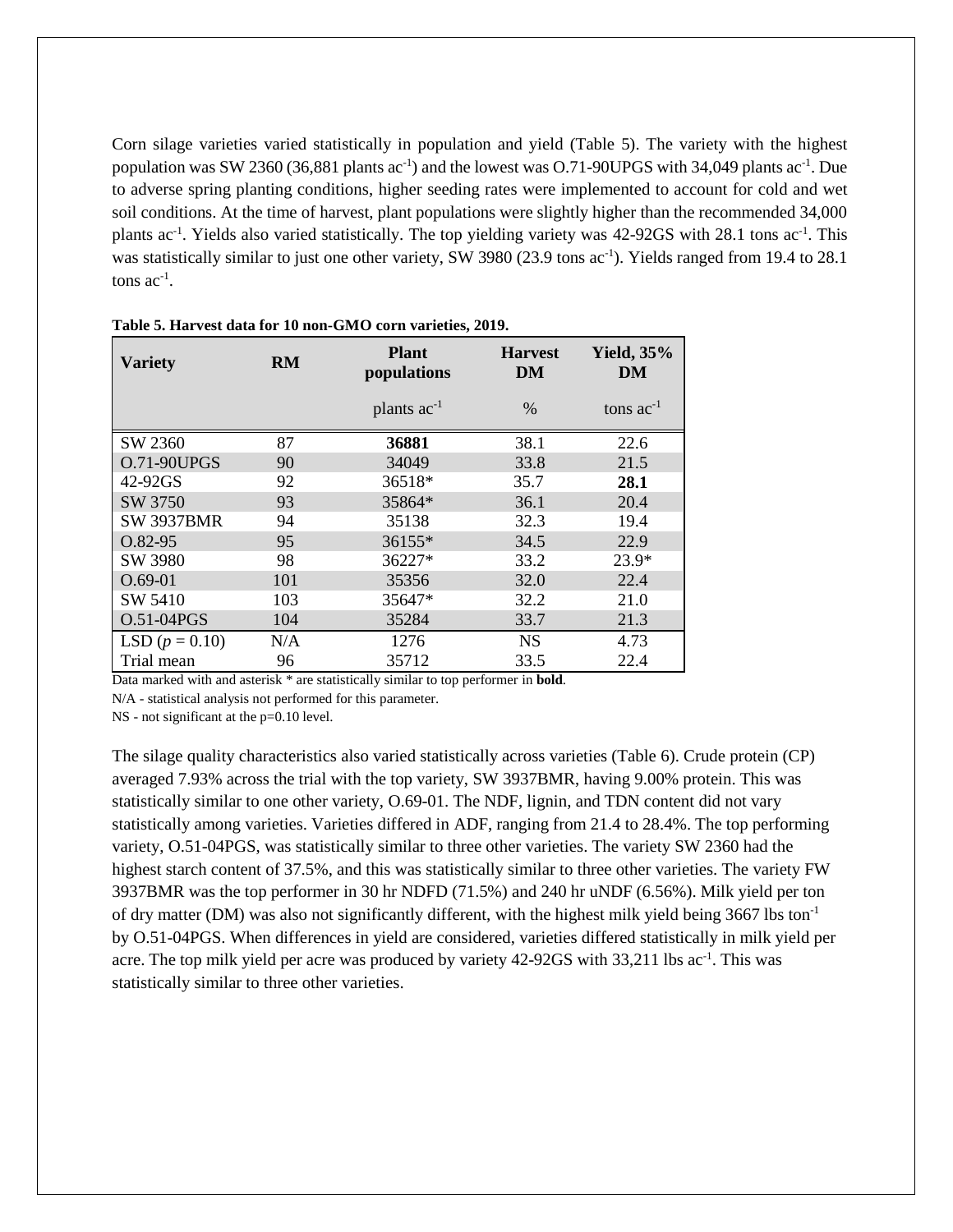| <b>Variety</b>    | <b>RM</b> | $\bf CP$ | <b>ADF</b> | <b>NDF</b> | Lignin    | <b>Starch</b> | <b>TDN</b> | 240 <sub>hr</sub><br><b>uNDF</b> | 30 hr<br><b>NDFD</b> | <b>Milk</b>             |                        |
|-------------------|-----------|----------|------------|------------|-----------|---------------|------------|----------------------------------|----------------------|-------------------------|------------------------|
|                   |           |          |            |            | -% DM --  |               |            | $%$ DM                           | % NDF                | $lbs$ ton <sup>-1</sup> | $lbs$ ac <sup>-1</sup> |
| SW 2360           | 87        | 8.10     | $22.1*$    | 39.1       | 2.6       | 37.5          | 64.0       | 8.50                             | 61.9                 | 3549                    | 27987                  |
| $O.71 - 90UPGS$   | 90        | 7.43     | 26.1       | 43.5       | 2.9       | 31.1          | 63.3       | 9.60                             | 60.7                 | 3595                    | 27104                  |
| 42-92GS           | 92        | 7.63     | 25.0       | 43.9       | 2.9       | 31.0          | 62.3       | 9.20                             | 62.9                 | 3428                    | 33211                  |
| SW 3750           | 93        | 7.57     | $23.4*$    | 39.9       | 2.9       | $34.0*$       | 6.03       | 9.00                             | 60.8                 | 3574                    | 25551                  |
| <b>SW 3937BMR</b> | 94        | 9.00     | 28.4       | 46.0       | 3.0       | 27.1          | 62.3       | 6.50                             | 71.5                 | 3552                    | 24224                  |
| $O.82 - 95$       | 95        | 7.57     | 26.3       | 44.7       | 3.1       | 30.9          | 62.3       | 10.0                             | 62.2                 | 3547                    | 28395*                 |
| SW 3980           | 98        | 7.50     | $23.1*$    | 39.5       | 2.6       | $35.7*$       | 63.3       | 8.90                             | 62.2                 | 3651                    | 30575*                 |
| $O.69-01$         | 101       | $8.63*$  | 25.1       | 41.9       | 3.0       | 29.5          | 62.3       | 9.60                             | 64.7                 | 3639                    | 28527*                 |
| SW5410            | 103       | 7.93     | 25.0       | 41.8       | 3.1       | 30.4          | 62.7       | 10.2                             | 60.6                 | 3589                    | 26383                  |
| $O.51 - 04PGS$    | 104       | 7.97     | 21.4       | 38         | 3.2       | $35.8*$       | 63.3       | 8.00                             | 64.4                 | 3667                    | 27388                  |
| LSD $(p = 0.10)$  | NA        | 0.646    | 3.39       | <b>NS</b>  | <b>NS</b> | 4.83          | <b>NS</b>  | 1.34                             | 3.1                  | <b>NS</b>               | 4994                   |
| Trial mean        | 96        | 7.93     | 24.6       | 41.8       | 2.9       | 32.3          | 62.9       | 8.95                             | 63.2                 | 3579                    | 27934                  |

**Table 6. Corn silage quality characteristics of 10 non-GMO corn varieties, 2019.**

\*Varieties with an asterisk are not significantly different than the top performer in **bold.**

N/A - statistical analysis not completed for this parameter.

NS - not statistically significant.

Figure 1 at the end of this document displays the projected milk production, in lbs ton<sup>-1</sup> and lbs ac<sup>-1</sup> of the trialed corn silage varieties. The dotted lines indicate the trial averages for these parameters. This figure provides a visualization of yield and quality but does not state that these differences are statistically significant (Tables 5 and 6).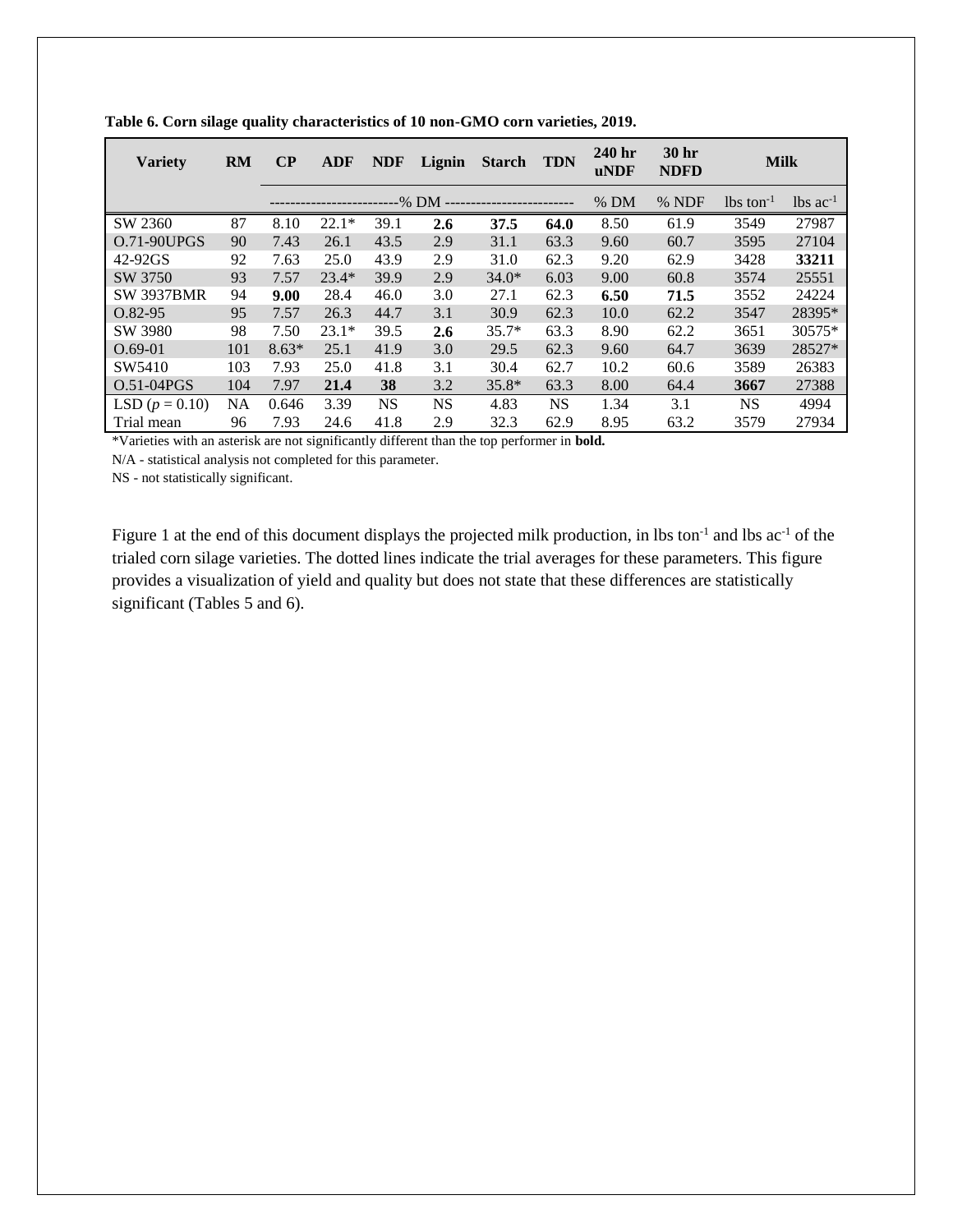# **ACKNOWLEDGEMENTS**

UVM Extension Northwest Crops and Soils Program would like to thank Roger Rainville and the staff at Borderview Research Farm for their generous help with this research trial as well as John Bruce, Catherine Davidson, Hillary Emick, Haley Jean, Shannon Meyler, and Lindsey Ruhl for their assistance with data collection and entry. We would also like to thank the seed companies for their seed and cooperation in these study. The information is presented with the understanding that no product discrimination is intended and no endorsement of any product mentioned or criticism of unnamed products is implied.

## *UVM Extension helps individuals and communities put researchbased knowledge to work.*



Issued in furtherance of Cooperative Extension work, Acts of May 8 and June 30, 1914, in cooperation with the United States Department of Agriculture. University of Vermont Extension, Burlington, Vermont. University of Vermont Extension, and U.S. Department of Agriculture, cooperating, offer education and employment to everyone without regard to race, color, national origin, gender, religion, age, disability, political beliefs, sexual orientation, and marital or familial status.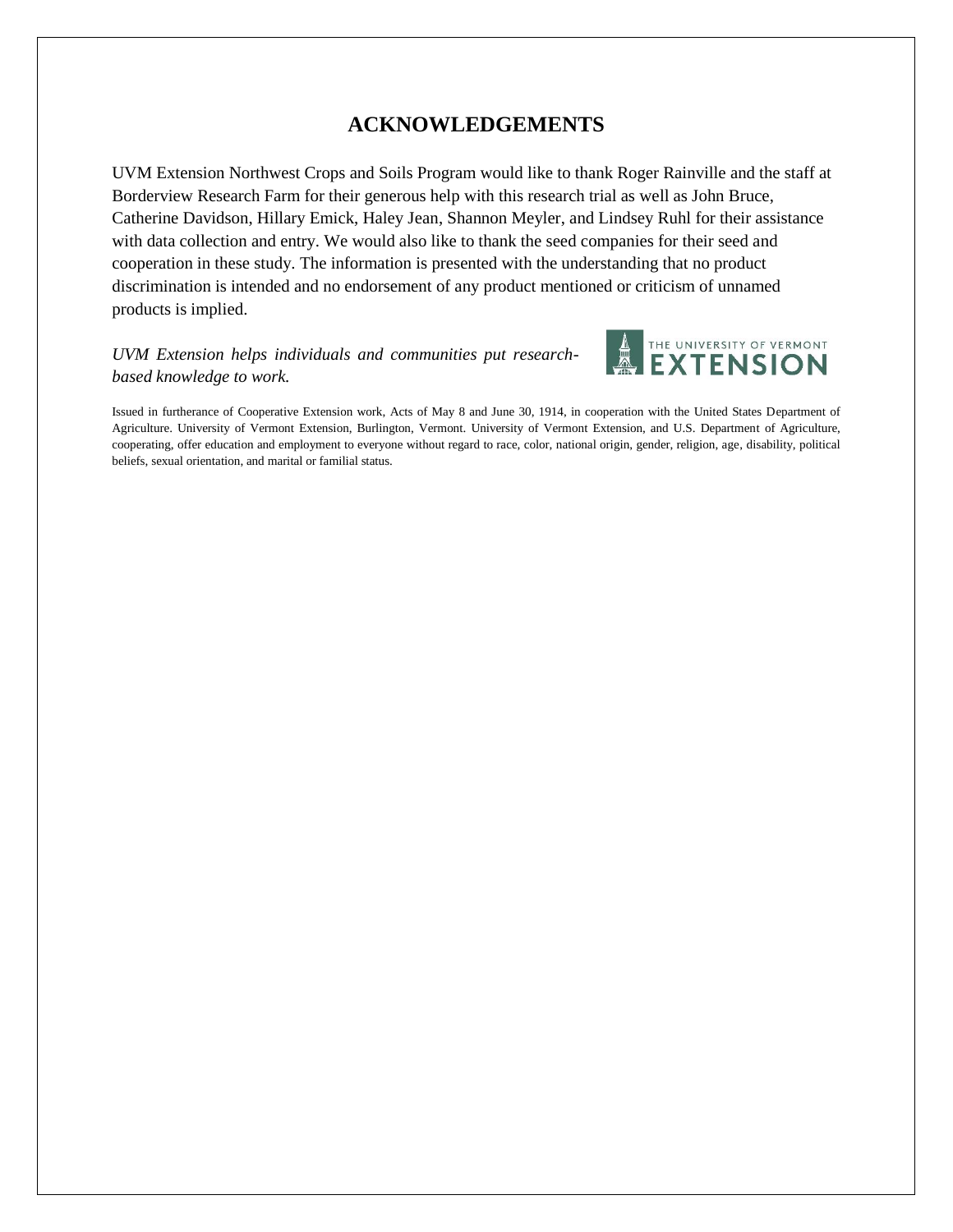

**Figure 1. Milk production of 10 non-GMO corn varieties, 2019.**

Shows relationship between milk per ton and milk per acre. Dotted lines represent the mean milk per ton and milk per acre for the trial.